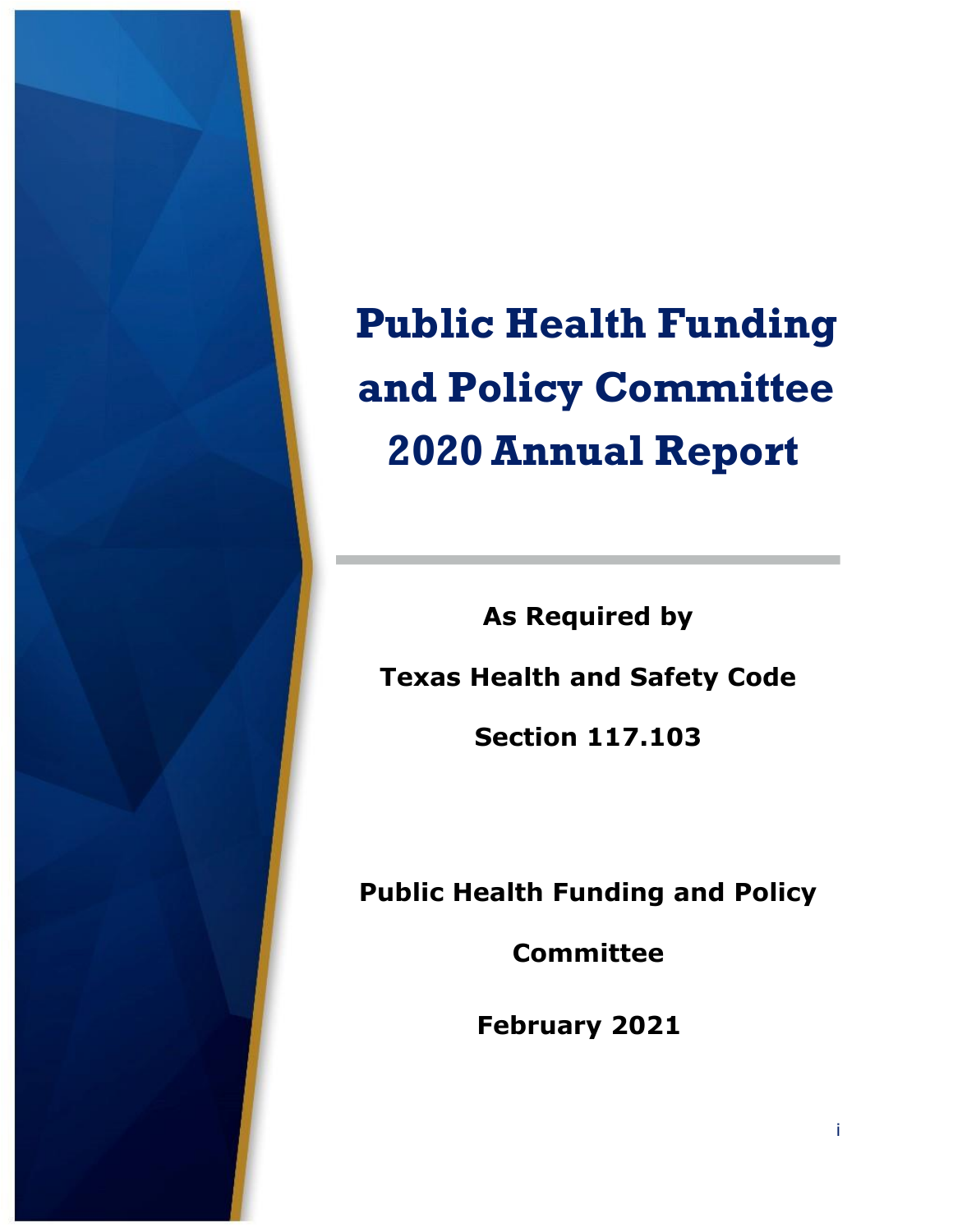## Table of Contents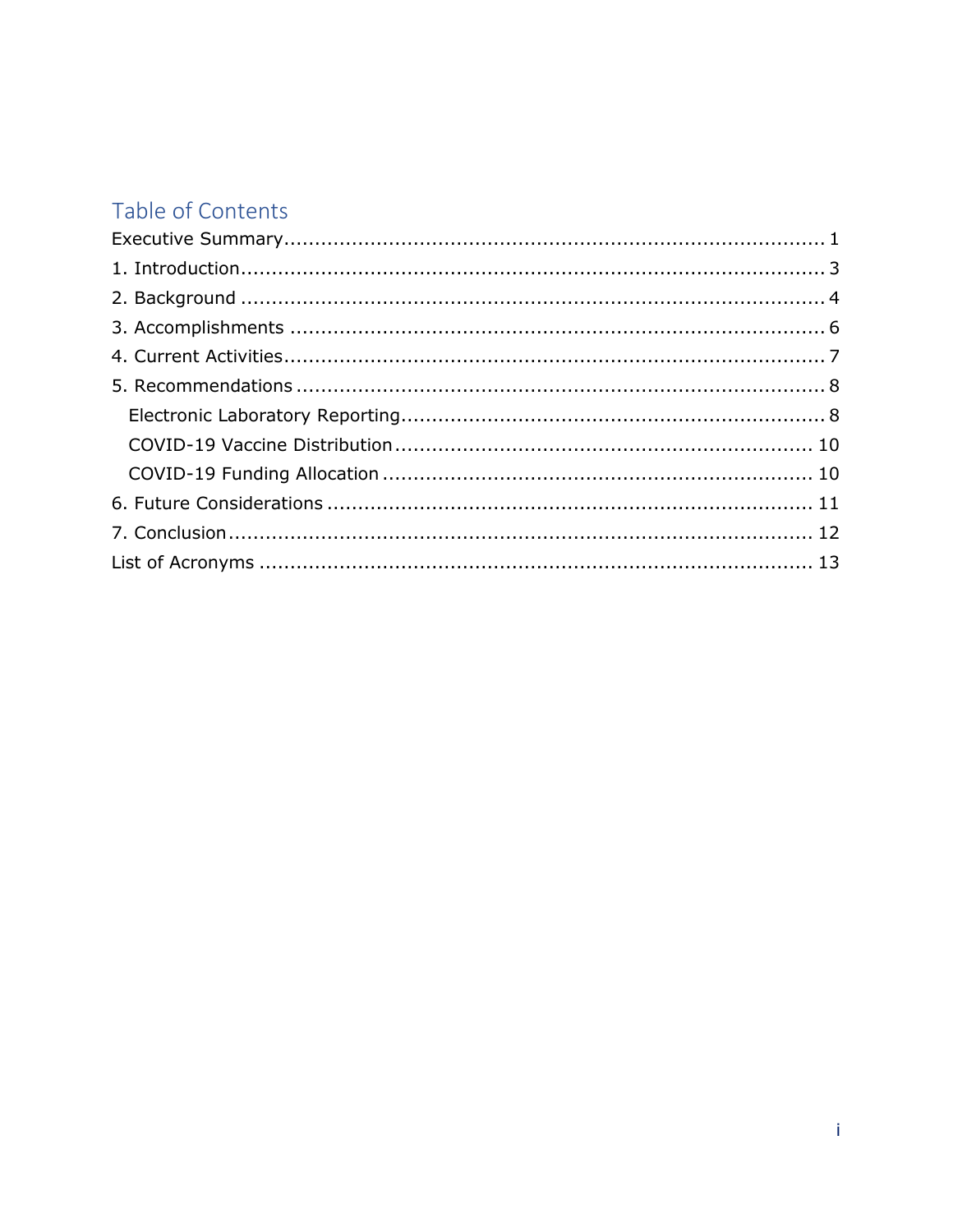### <span id="page-2-0"></span>**Executive Summary**

The Public Health Funding and Policy Committee (PHFPC) 2020 Report is in response to [Texas Health and Safety Code, Section 117.103,](http://www.statutes.legis.state.tx.us/Docs/HS/htm/HS.117.htm) [w](http://www.statutes.legis.state.tx.us/Docs/HS/htm/HS.117.htm)hich requires the PHFPC to submit a report to the Governor, Lieutenant Governor, and the Speaker of the House of Representatives on the implementation of Texas Health and Safety Code, Chapter 117.<sup>1</sup>

Chapter 117, Subchapter C of the Texas Health and Safety Code states that the PHFPC shall, at least annually, make formal recommendations to the Department of State Health Services (DSHS) regarding:

- The use and allocation of funds available exclusively to local health departments (LHDs) to perform core public health functions
- Ways to improve the overall public health of citizens in this state
- Methods for transitioning from a contractual relationship between DSHS and the LHDs to a cooperative-agreement relationship between DSHS and the LHDs
- Methods for fostering a continuous collaborative relationship between DSHS and the LHDs

Recommendations made must be in accordance with:

- Prevailing epidemiological evidence, variations in geographic and population needs, best practices, and evidence-based interventions related to the populations to be served
- State and federal law

 $\overline{a}$ 

● Federal funding requirements

Not every Texan has the same level of local public health protection. The Texas public health system is fragmented, complex, and in some instances, non-existent. Texas delivers public health services through a system of state and LHDs. As detailed in the 2012 PHFPC Annual Report, the presence, scope, and quality of public health services vary greatly among Texas counties and cities.<sup>2</sup> Among the 254 counties in Texas, 58 operate under a local public health services contract with DSHS. Many other entities provide a small subset of environmental permitting

<sup>2</sup> Texas Department of State Health Services. 2012 PHFPC Annual Report. *Public Health Funding and Policy Committee*. [http://www.dshs.state.tx.us/phfpcommittee/default.aspx.](http://www.dshs.state.tx.us/phfpcommittee/default.aspx) Published February 2013. Accessed March 7, 2016.

 $1$  This report is submitted by the Public Health Funding and Policy Committee and has not been substantially edited by the Texas Department of State Health Services.

<https://www.dshs.state.tx.us/phfpcommittee/docs/PHFPCAnnualReport0313/> Access February 4, 2021.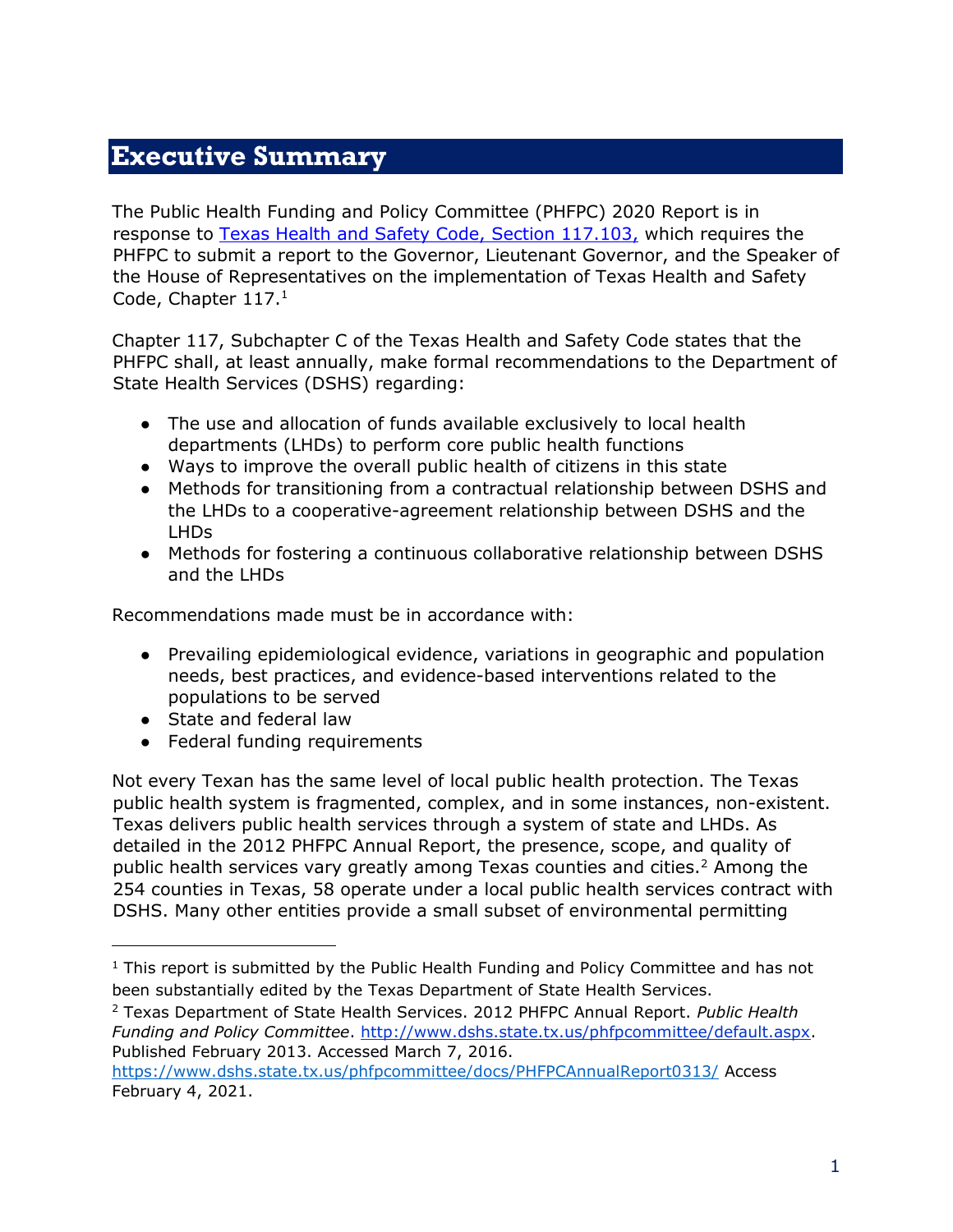and/or clinical services. DSHS public health regions (PHRs) provide local public health services to counties without a local public health entity. On a routine basis, PHRs support LHDs in provision of services when the local health entity does not have the resources available. Public health regions also assist with response to disease outbreaks and natural disasters.

State funding of local public health services is also complex and not well understood. Local public health entities may receive city, county, state, federal, or other sources of funding. Historically, local public health entities' funding does not align with known public health risks, vulnerabilities, threats, and/or disease statistics.

The PHFPC's recommendations focus on COVID-19 and the various actions being taken to enhance prevention and data recording. Recommendations in 2020 include, electronic laboratory reporting, COVID-19 vaccine distribution, and COVID-19 funding allocation. During 2021, PHFPC will continue efforts toward completing the current recommendations with a strong focus COVID-19 related activities.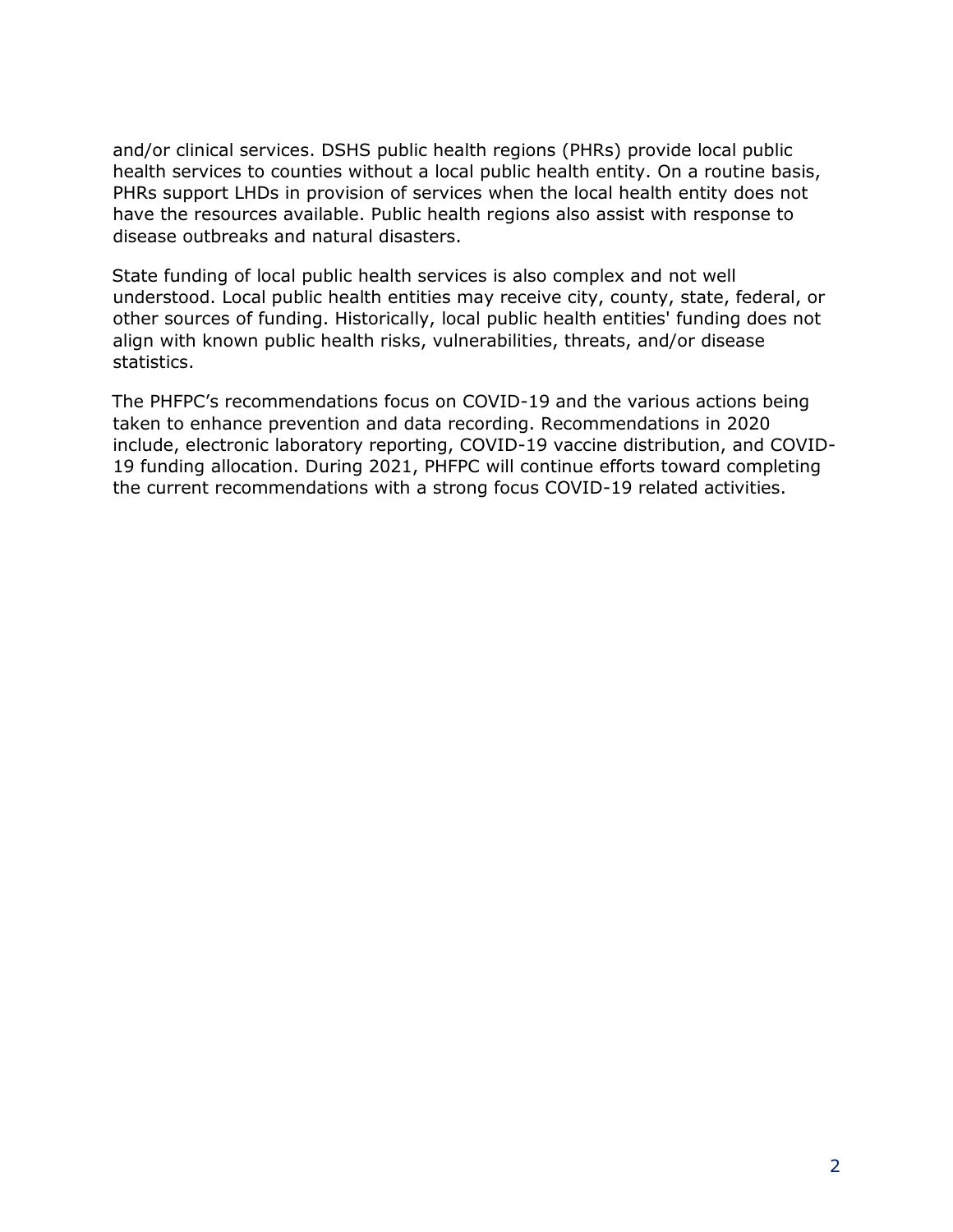## <span id="page-4-0"></span>**1. Introduction**

[Texas Health and Safety Code, Section 117.103](https://statutes.capitol.texas.gov/Docs/HS/htm/HS.117.htm) [r](https://statutes.capitol.texas.gov/Docs/HS/htm/HS.117.htm)equires the Public Health Funding and Policy Committee (PHFPC) to submit a report to the Governor, Lieutenant Governor, and the Speaker of the House of Representatives on the implementation of Texas Health and Safety Code, Chapter 117.

PHFPC developed recommendations based on conversations during meetings throughout fiscal year 2020 and included them in their annual Public Health Funding and Policy Committee 2020 Recommendations Report.

These new recommendations address the COVID-19 pandemic and bolster public health in the following areas:

- Electronic Laboratory Reporting
- COVID-19 Vaccine Distribution
- <span id="page-4-1"></span>• COVID-19 Funding Allocation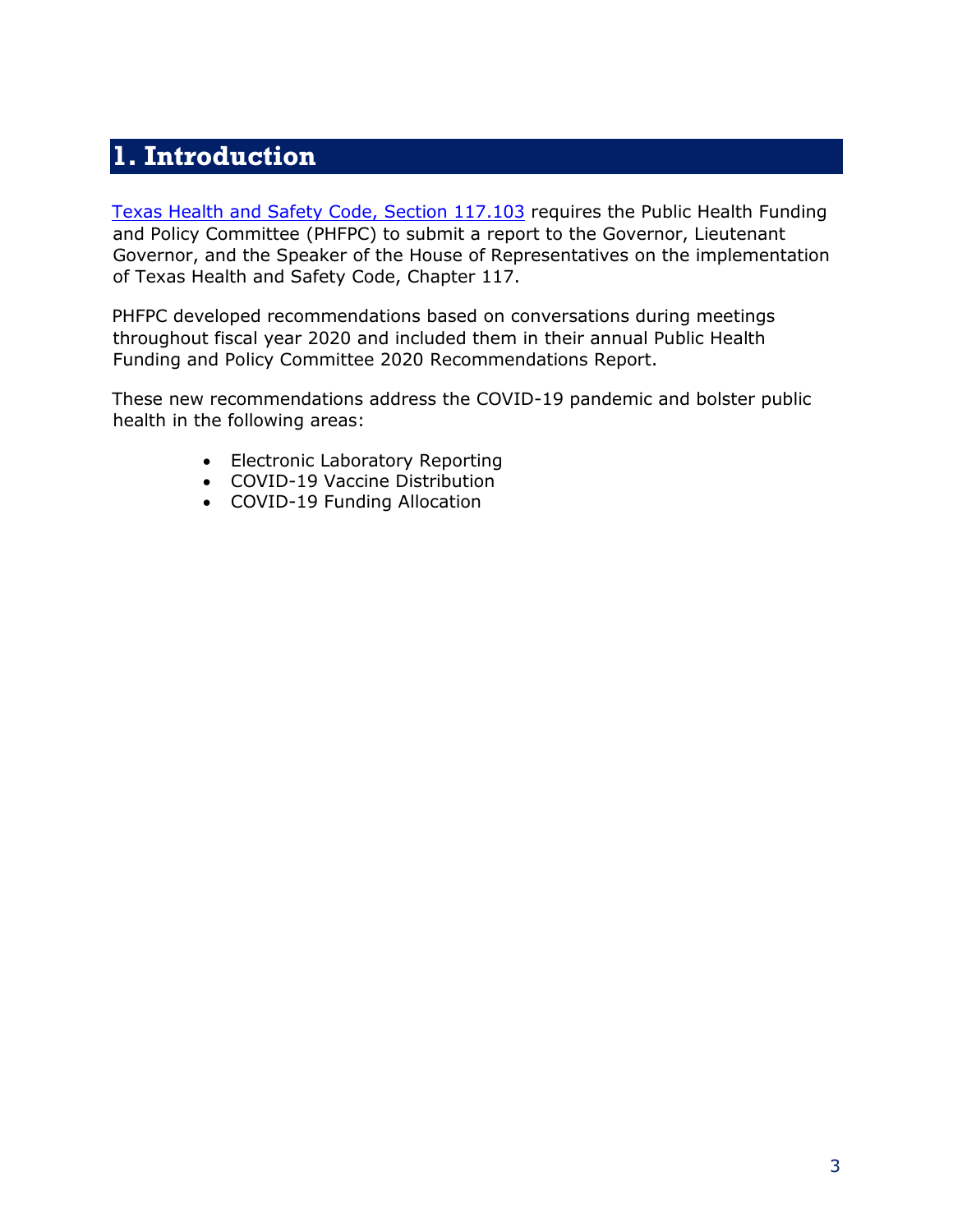## **2. Background**

In 1997, the 75th Texas Legislature passed H.C.R. 44 which required an interim study to evaluate the role of local governments in providing public health services. As a result, a steering committee and working group submitted recommendations to the 76th Texas Legislature. With the passage of H.B. 1444, 76th Texas Legislature, Regular Session, 1999, Texas established itself as one of the first states to codify the essential services of public health into statute. However, the effort to fund these essential services remains "subject to the availability of funds." In addition, local service delivery remains problematic because the majority of funds are tied to categorical streams. What is needed is transformative change in state and federal funding of services.

Although H.B. 1444 provided a foundation, it did not define what constitutes a health department in Texas, establish standards, scope of services, or establish a mechanism for funding. Since 1999, when H.B. 1444 was passed, persistent programmatic funding cuts have resulted in decreased public health capacity. Many local governments voiced concerns about their inability to absorb state funding cuts without additional county or city dollars. The PHFPC emphasized the need for a stable source of state funding to ensure equitable distribution of local public health services across the state.

In March 2010, discussions began on how the Department of State Health Services (DSHS) could benefit from the creation of an advisory committee aimed at reviewing policy development and funding allocations to local health departments (LHDs). In 2011, the 82nd Texas Legislature passed S.B. 969, which established the Public Health Funding and Policy Committee (PHFPC). The bill, which went into effect September 1, 2011, required the Commissioner of DSHS to appoint nine members to the PHFPC, as well as provide staff and material support to the PHFPC and meetings. The committee meetings are subject to Chapter 331 of the Government Code, Open Meetings Act.

The PHFPC's general duties are outlined in Section 117.101 of the Texas Health and Safety Code. The PHFPC shall:

- Define the core public health services a local health entity should provide in a county or municipality.
- Evaluate public health in this state and identify initiatives for areas that need improvement.
- Identify all funding sources available for use by LHDs to perform core public health functions.
- Establish public health policy priorities for this state.
- At least annually, make formal recommendations to DSHS regarding:
	- The use and allocation of funds available exclusively to LHDs to perform core public health functions,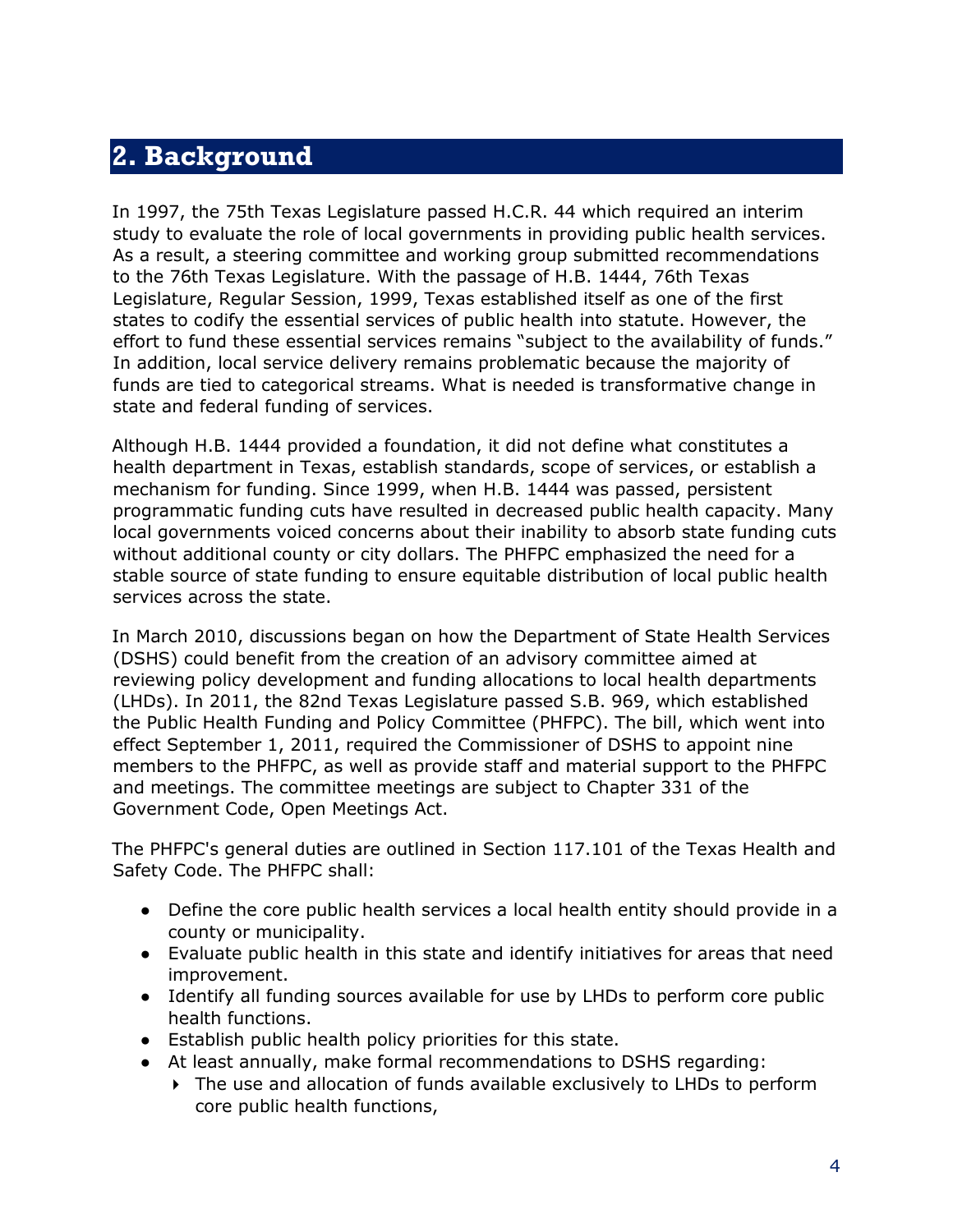- Ways to improve the overall public health of citizens in this state,
- Methods for transitioning from a contractual relationship between DSHS and the LHDs to a cooperative-agreement relationship between DSHS and the LHDs, and
- Methods for fostering a continuous collaborative relationship between DSHS and the LHDs.

The statute further specifies that recommendations must be in accordance with the following:

- Prevailing epidemiological evidence, variations in geographic and population needs, best practices, and evidence-based interventions related to the populations to be served,
- State and federal law, and
- <span id="page-6-0"></span>● Federal funding requirements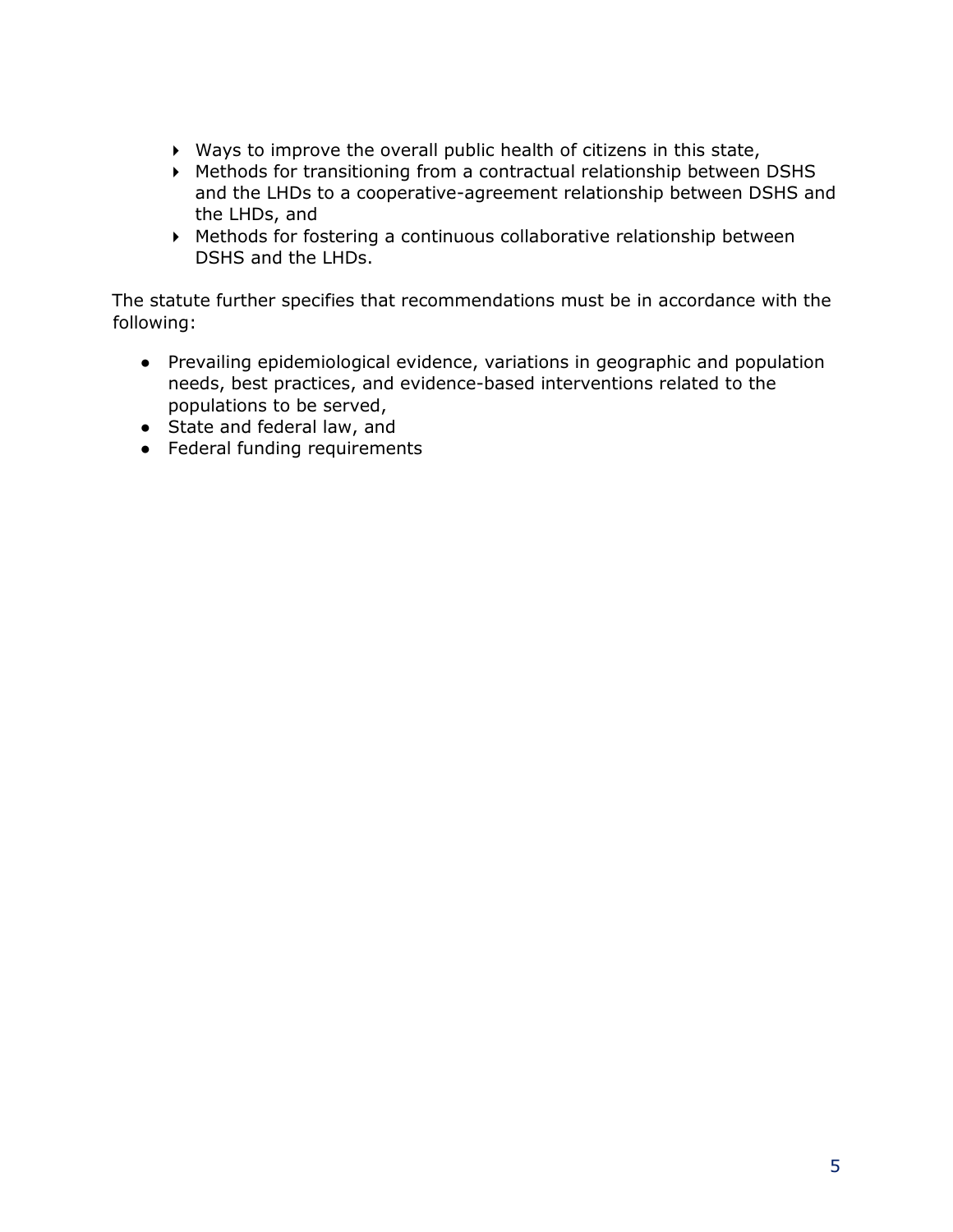### **3. Accomplishments**

The Public Health Funding and Policy Committee (PHFPC) worked diligently to achieve as much as possible. During 2020, the COVID-19 pandemic halted much progress in some areas because of the focus and attention this pandemic demanded from local public health. The PHFPC was able to adapt and bring to light many issues and concerns regarding the pandemic. Additionally, from what has been learned, new ways of engaging previous issues are certain to be discovered and are already being seen in its accomplishment regarding data.

The PHFPC was able to achieve the establishment of a workgroup whose focus is on electronic laboratory reporting. Throughout the pandemic, a need for the development of minimum viable products, standards, and efficient processes has been noted. This Electronic Laboratory Reporting Workgroup will be key in focusing on these issues and will most likely have an affect beyond this pandemic.

As part of the transition away from the existing Delivery System Reform Incentive Payment under the current 1115 Medicaid Waiver, LHDs have been working with the Health and Human Services Commission (HHSC) on new programs. Currently, HHSC is proposing to expand the uncompensated care program for LHDs from dental care only to covering a wider array of public health services aimed at the uninsured. A Public Health and Related Services (PHARS) program would provide additional funding for Medicaid enrolled individuals served at LHDs. The programs are still under development and require the Centers for Medicare and Medicaid Services' approval, but they will allow a mechanism to maintain the critical services provided under the existing 1115 Medicaid Waiver.

<span id="page-7-0"></span>Additionally, with the high level of engagement between the PHFPC, contractors, and other stakeholders, new recommendations have been made this year. The recommendations proposed are further discussed below.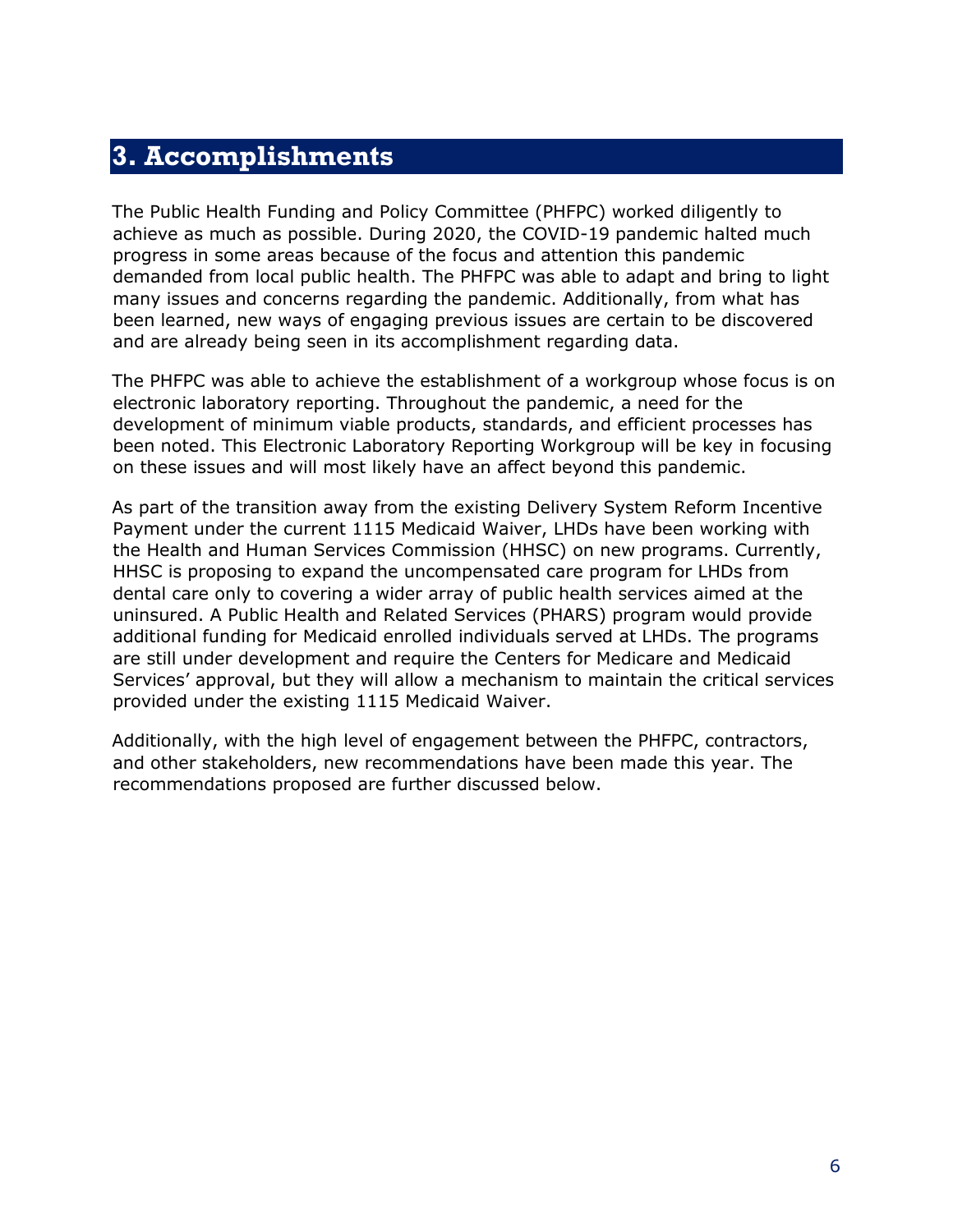## **4. Current Activities**

The Public Health Funding and Policy Committee (PHFPC) is working with the Texas Department of State Health Services (DSHS) on numerous activities. One is the continued engagement with the Electronic Laboratory Reporting Workgroup. The goal of this workgroup is to address specific issues regarding laboratory reporting and data consistency. The PHFPC provided DSHS with recommendations regarding the establishment of standards, minimum viable products, interoperability, and compatibility. These recommendations have been added into the 2020 Annual Report.

The PHFPC continues to pursue the "Framework for Core Public Health System Services". This is due to the importance this project will provide in identifying the different types of public health services provided at the local level while allowing LHDs the flexibility to identify the services that are most important in their respective jurisdictions. This is currently in the draft phase and under review.

<span id="page-8-0"></span>Continued discussion and follow-up are presently held at each PHFPC meeting on Medicaid Billing and the 1115 Waiver Transition plan. The PHFPC recognizes the importance of these topics especially during this time of pandemic.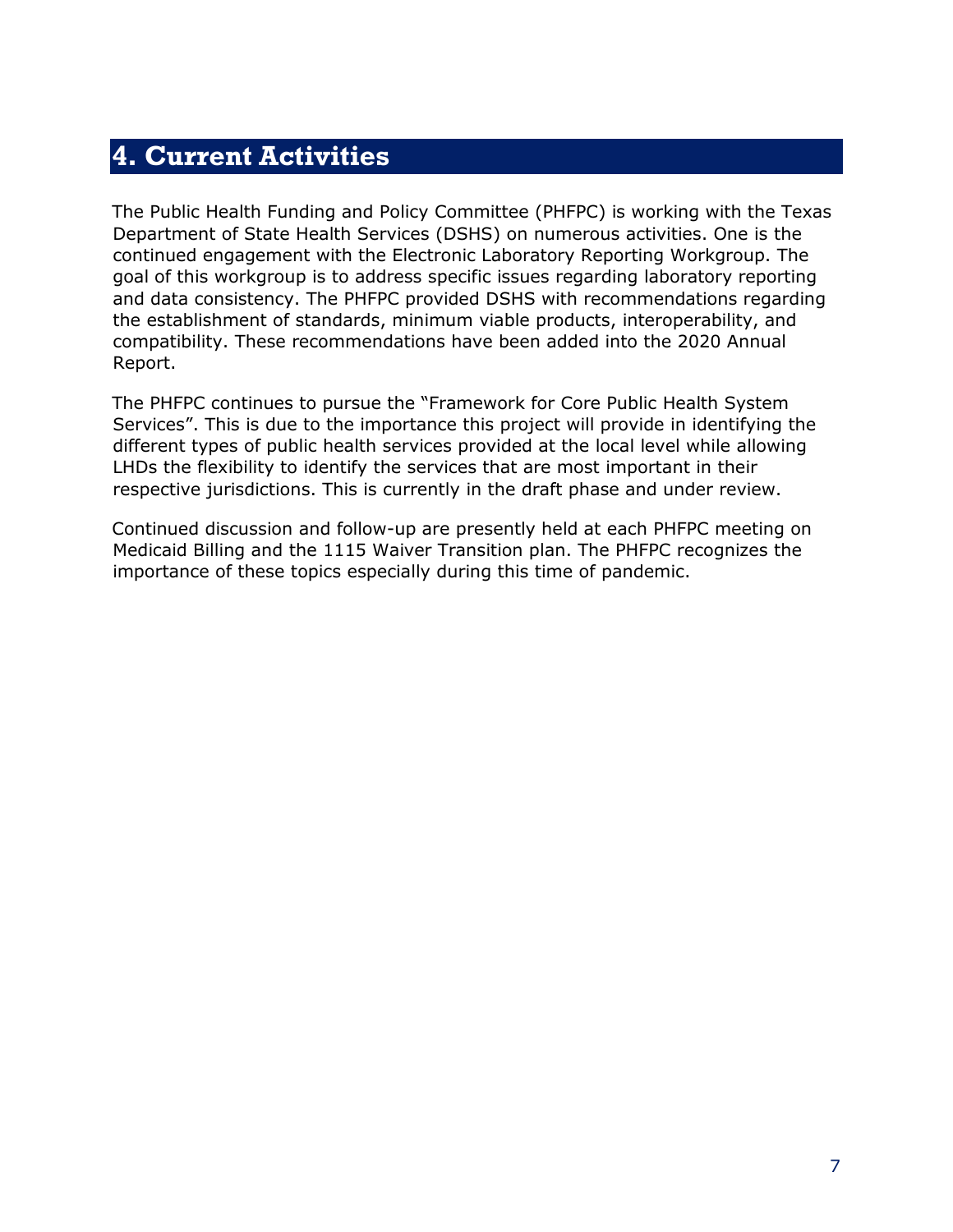### **5. Recommendations**

The Public Health Funding and Policy Committee (PHFPC) focused on the COVID-19 pandemic as well as supporting the progression toward completing the 2017 recommendations. The activities focused on: electronic laboratory reporting, COVID-19 vaccine distribution, and COVID-19 funding allocation. The following details the recommendations and their status.

### <span id="page-9-0"></span>**Electronic Laboratory Reporting**

**A. PHFPC recommends that DSHS should ensure electronic lab reporting from laboratories hospital systems feed directly to local health departments (LHDs), Public Health Regions (PHRs) and the DSHS Central Office for all reportable conditions**

**Discussion:** Local health departments receive lab results through multiple pipelines.

**Status**: This process is ongoing.

#### **B. PHFPC recommends that DSHS should ensure complete data sets by implementing data quality-checking tool.**

**Discussion:** The PHFPC recommends that DSHS institute data checking tools for completeness. This is both to notify data sources (labs, providers, etc.) of discrepancies and ensure all data transfers, requests, and sharing are complete and include notifications for resubmittals. Completeness is defined as including all elements required by statute, DSHS emergency regulations, and any new guidance from U.S. HHS. Lab reporting should include a verification process to ensure results are sent to the correct LHD of jurisdiction. If not known, DSHS should expand on its 2017 report "Public Health Service Delivery in Texas: A System for Categorizing Health Entities" to verify jurisdictions and capacity of LHDs to offer epidemiology services. Data integrity is paramount. LHDs spend massive amounts of time de-duplicating lab records sent through multiple pipelines. A master lab index number or other unique identifier should be attached to each record to ensure a) data integrity is preserved at the State, and b) data coming into the LHDs from multiple sources can be deduplicated, merged, managed, etc. expeditiously at the local level.

**Status**: This process is ongoing.

**C. PHFPC recommends that DSHS should develop and implement a standardized data format for laboratories reporting line lists.**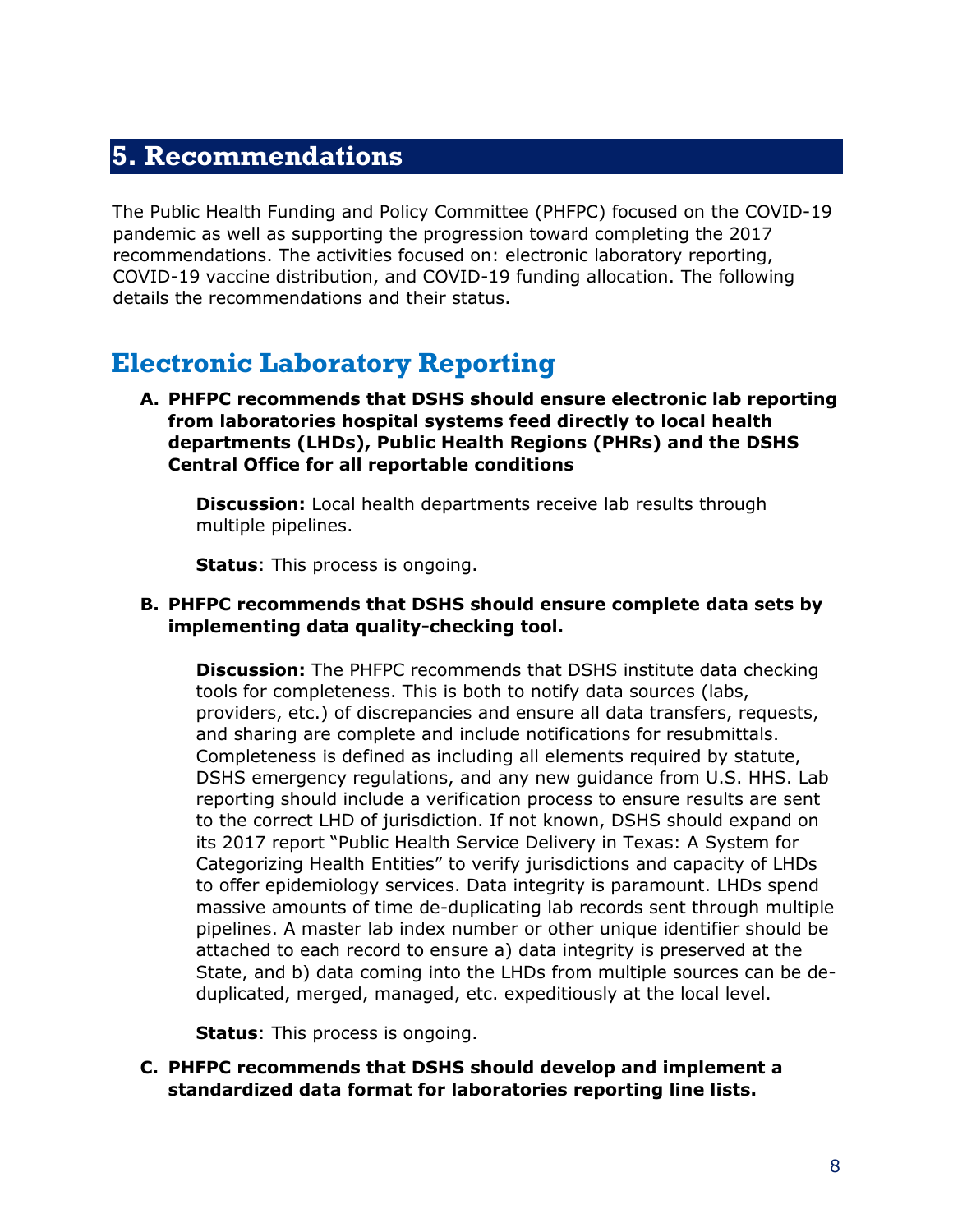**Discussion**: DSHS has initiated a multi-year effort to provide a framework to support statewide public health system improvement through enhanced collaboration and partnership. DSHS is conducting assessments and regional meetings to establish an understanding of public health service delivery, capacity, capabilities, and to identify gaps across the state.

**Status**: This process is ongoing.

**D. PHFPC recommends that DSHS should implement regular compliance reports related to mandated reporting requirements for laboratories and hospital systems. The report should include, at a minimum the quantity of electronic lab results, the frequency of incomplete data fields, compliance with a standardized data format of line lists, and average turnaround time from date of specimen collection to date results received by DSHS.**

**Discussion:** Data compliance reports should be shared with LHDs to inform future contracting.

**Status:** This process is ongoing

#### **E. PHFPC recommends that DSHS should augment electronic lab reporting for reportable conditions to offer interoperability and compatibility between local health departments and DSHS**

**Discussion:** The PHFPC recommends that DSHS use its various advisory networks to solidify data reporting requirements and established HHS guidance with laboratories and other providers of data. A taskforce of providers and public health representatives is recommended in reviewing and improving the streamlining of data sharing. Processes and mechanisms for sharing lab results and data between LHDs remains unclear and sparse. DSHS, should ensure the ability for LHDs to share case data between jurisdictions to better inform case investigations and contact tracing for a mobile society.

**Status:** This process is ongoing

**F. PHFPC recommends that DSHS should assist local health departments with resources to develop and enhance electronic lab reporting infrastructure, where needed.** 

**Status:** This process is ongoing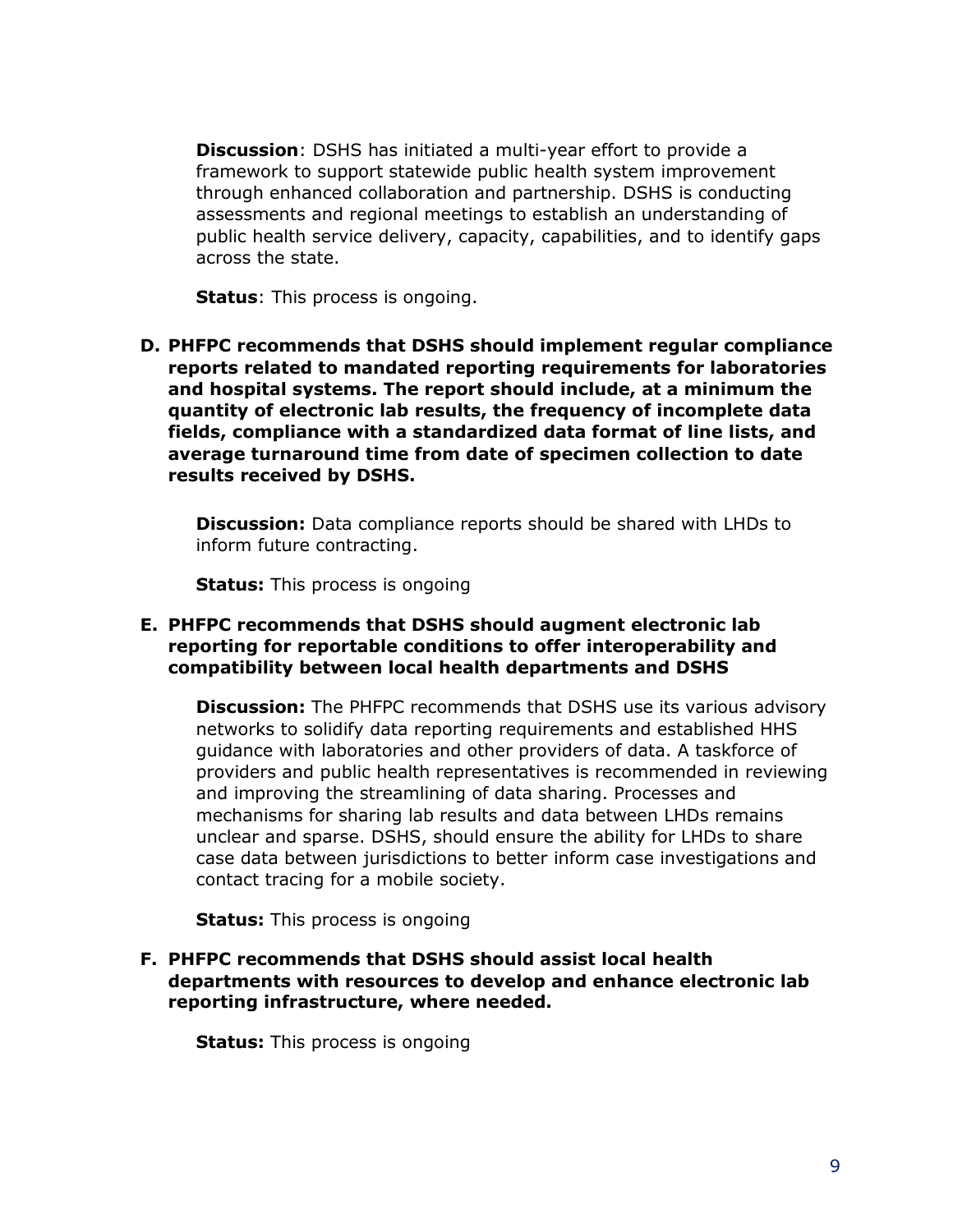**G. PHFPC recommends that DSHS should ensure required annual training on mandatory reporting requirements for all laboratories prior to certification to provide laboratory services in Texas.**

**Status:** This process is ongoing

### <span id="page-11-0"></span>**COVID-19 Vaccine Distribution**

**A. PHFPC recommends that DSHS should include local health authority representation in the process of determining equitable vaccine allocation and distribution throughout the state.** 

**Discussion:** The PHFPC recommends local health authorities be included in working groups making decisions on where COVID-19 vaccine is allocated and distributed in Texas

**Status:** This process is ongoing.

### <span id="page-11-1"></span>**COVID-19 Funding Allocation**

**A. PHFPC recommends that DSHS should provide the PHFPC with an outline of all COVID-19 related funding DSHS has received from the federal level, the amount of those funds have been allocated to local public health and plans for funding moving forward.** 

<span id="page-11-2"></span>**Status**: This process is complete.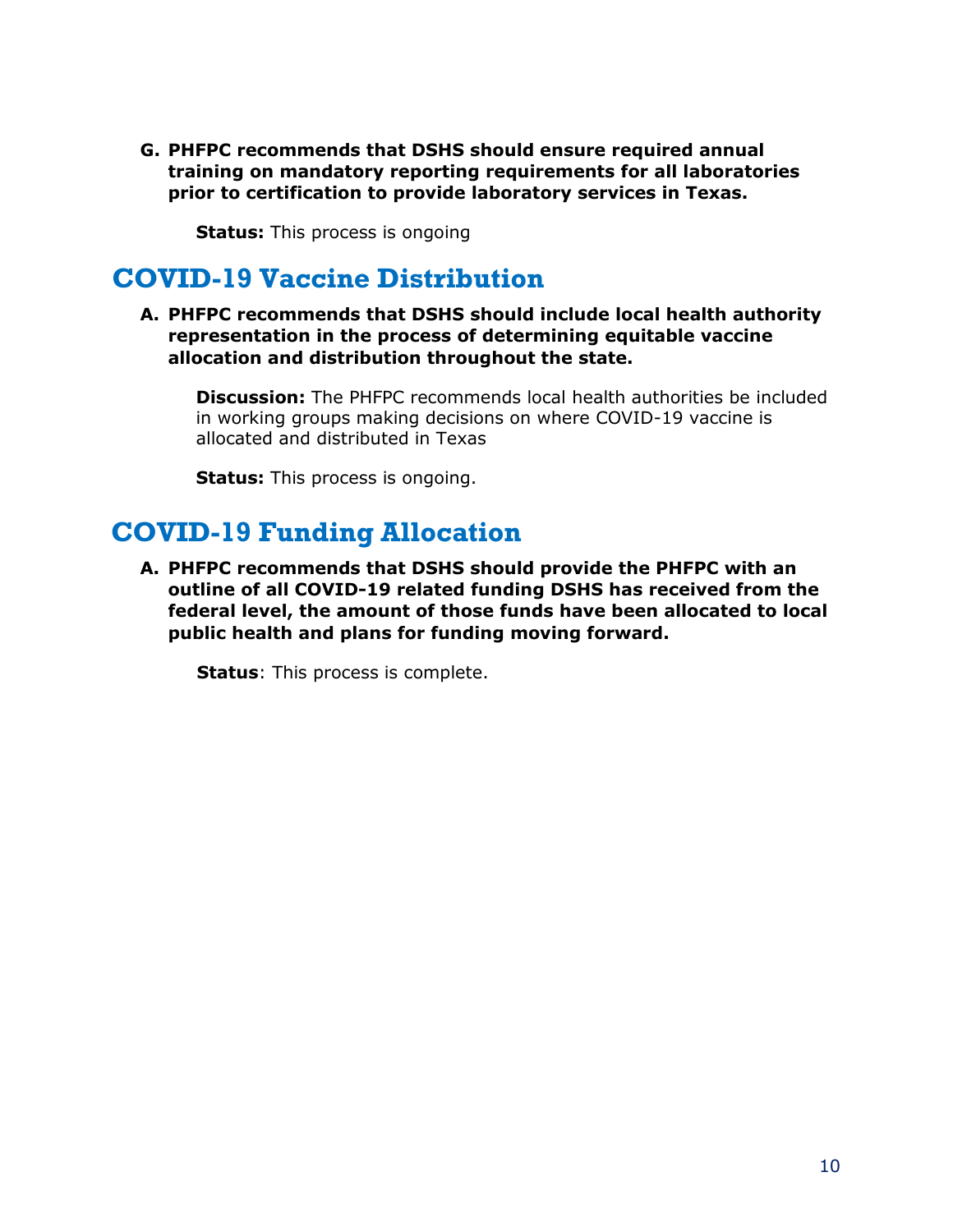## **6. Future Considerations**

In the next year, the PHFPC intends to continue consideration and move forward with the Framework of Core Public Health System Services, Medicaid Billing, and the 1115 Waiver.

The development of the "Framework for Core Public Health System Services" will accomplish the first statutory charge of the PHFPC - to define the core public health services a local health entity should provide in a county or municipality. The goal of this project is to identify the different types of public health services provided at the local level while allowing local health departments (LHDs) the flexibility to identify the services that are most important in their respective jurisdictions. Once completed, the framework should be consistent with the current national framework. DSHS provided a draft framework to initiate the project and PHFPC formed a workgroup to facilitate completing the draft which is currently under review.

The PHFPC continues to express its desire for stronger language in the contracts between managed care organizations (MCOs) and LHDs. This will help LHDs with the credentialing and contracting processes. The PHFPC will continue to follow-up on all updates associated with the recommendations made for this topic.

The PHFPC also continues to engage in discussions involving the 1115 Waiver transition plan. LHDs are working closely with the Health and Human Services Commission (HHSC) and providing meaningful input to the transition plan. The PHFPC continues to pursue previously proposed recommendations to enable LHDs to maintain the infrastructure created because of the 1115 Waiver.

<span id="page-12-0"></span>The PHFPC will review the most efficient way DSHS can provide personnel support on an as needed basis to LHDs and PHRs, as discussed in the Local and Regional Health Services Roles Recommendations section of the report. It is imperative that with the development of a statewide public health system, surge capacity is built in and available to every jurisdiction across the state.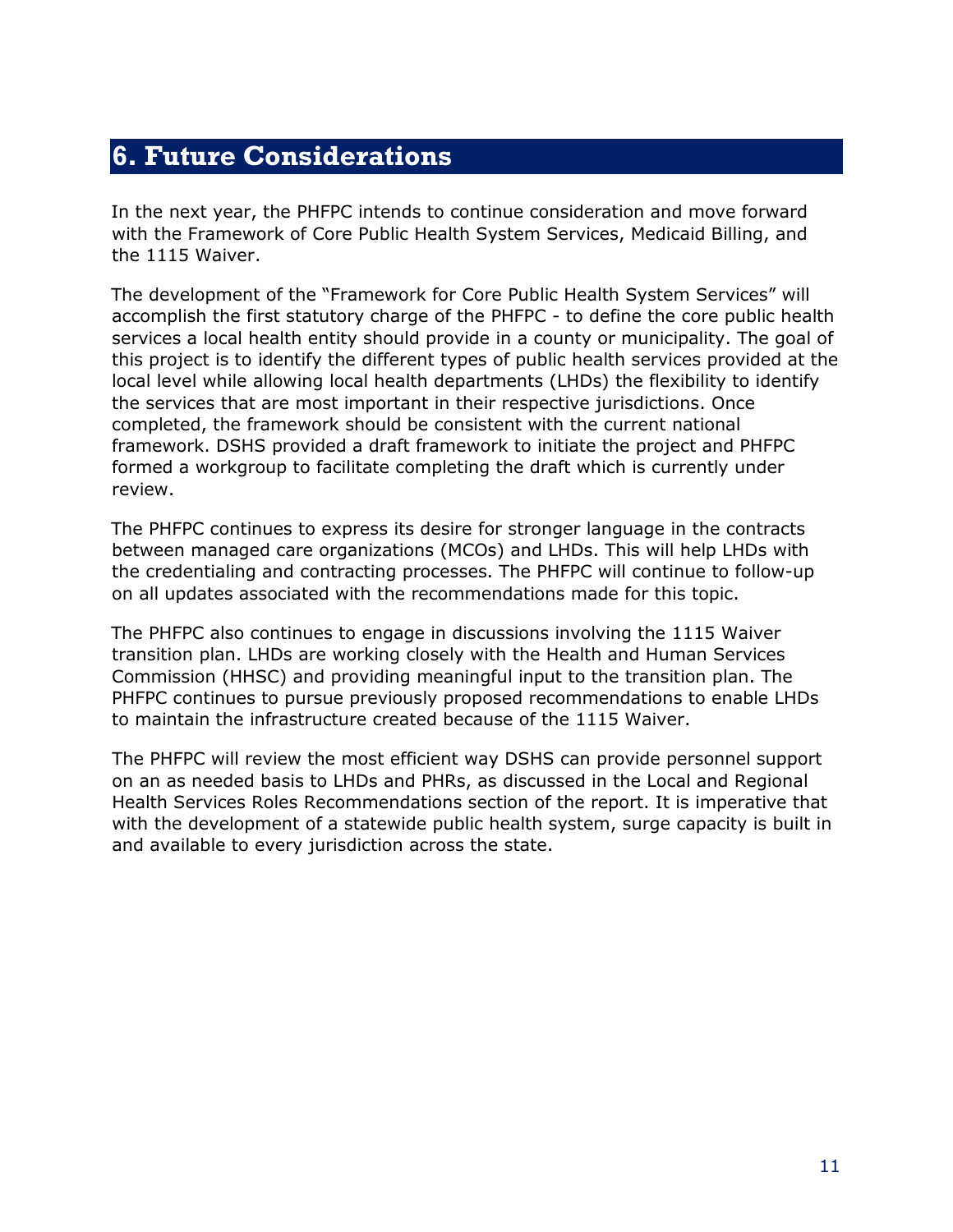## **7. Conclusion**

The Public Health Funding and Policy Committee (PHFPC) was productive in the last year and made progress in most of the areas in which it focused. The PHFPC recognizes its progress is due to partnerships with the Health and Human Services Commission, Department of State Health Services, local health departments, and major stakeholders such as Texas Association of City and County Officials (TACCHO). The PHFPC will continue its mission to complete the remaining recommendations in this report and to characterize and develop further the statewide public health system.